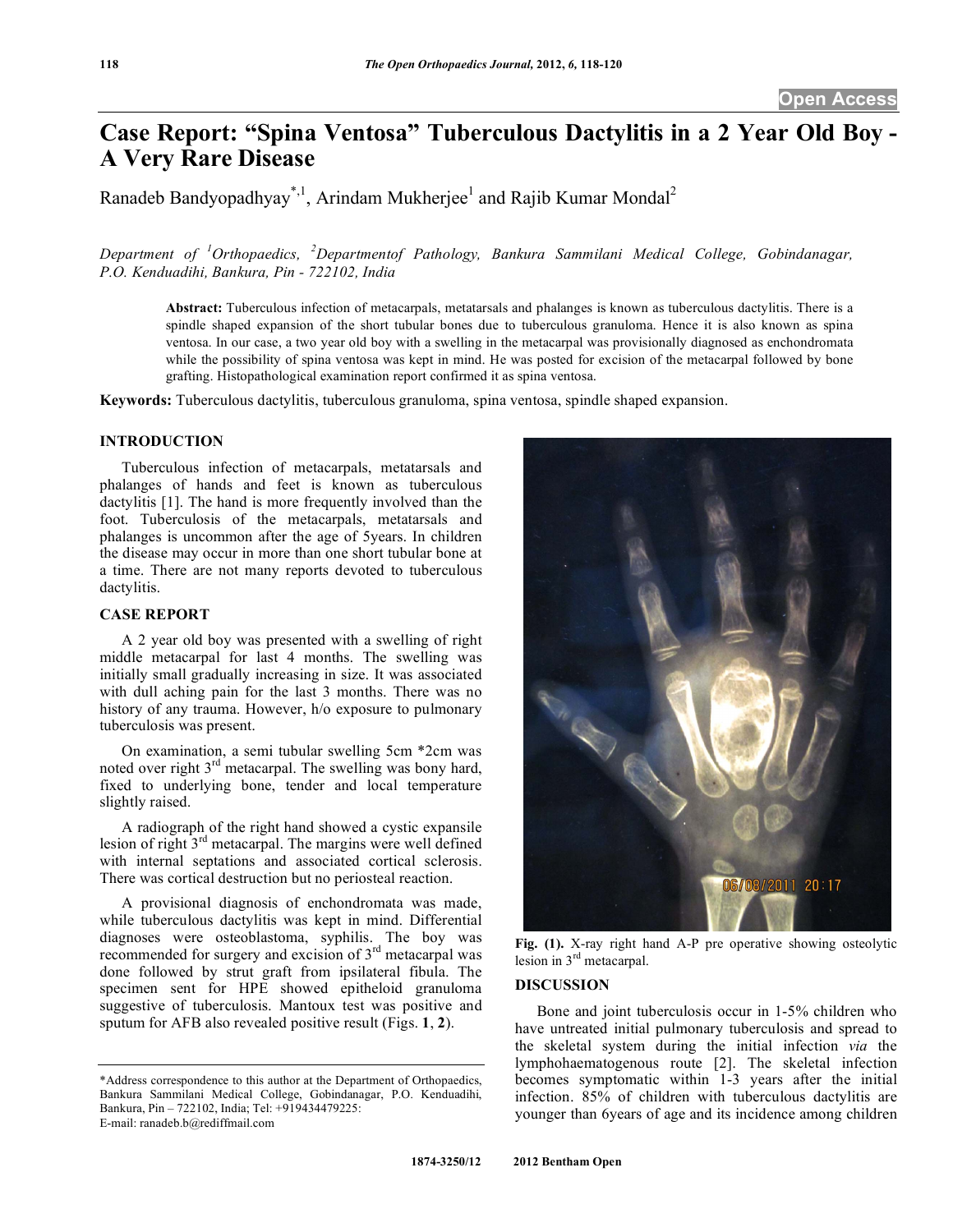#### *"Spina Ventosa" Tuberculous Dactylitis in a 2 Year Old Boy The Open Orthopaedics Journal, 2012, Volume 6* **119**

with tuberculosis was reported to be 0.65%-6.9%(3). The bones of hands are more frequently affected than the bones of feet with the proximal phalanx of index and middle finger more frequently affected.



**Fig. (2).** Excision of the lesion and fibular grafting.

 The condition usually presents as a painless swelling of a digit of a few months duration. The radiographic feature of cystic expansion of short tubular bones has led to the name of SPINA VENTOSA being given to tuberculosis dactylitis of the short bones of the hand [3, 4]. Periosteal reaction and sequestra are not common but may occur. Sclerosis may be seen in long standing cases.

 During childhood, these short tubular bones have a lavish blood supply through a large nutrient artery entering almost in the middle of the bone. The first inoculum of infection is lodged in the centre of the marrow cavity and the interior of the short tubular bone is converted gradually into a tuberculosis granuloma. This leads to a spindle shaped expansion of the bone (SPINA VENTOSA) with the occlusion of the nutrient artery of the involved bone and the destruction of internal lamellae (or formation of sequestra). In natural course, the disease heals with shortening of the involved bone and deformity of the neighbouring joint.

 Tuberculous dactylitis needs to be differentiated on one hand from chronic pyogenic osteomyelitis and syphilitic dactylitis and on the other hand from neoplastic conditions with lytic lesions (enchondromata and fibrous defect). Other rare granulomatous conditions which mimic tuberculous infection are mycotic infection, sarcoidosis and brucellosis.



**Fig. (3).** Photomicrograph showing epitheloid granuloma with bony trabeculae (Haematoxylin & eosin,\*40).



**Fig. (4).** Photomicrograph showing epitheloid granuloma in high power (Haematoxylin & eosin,\*400).